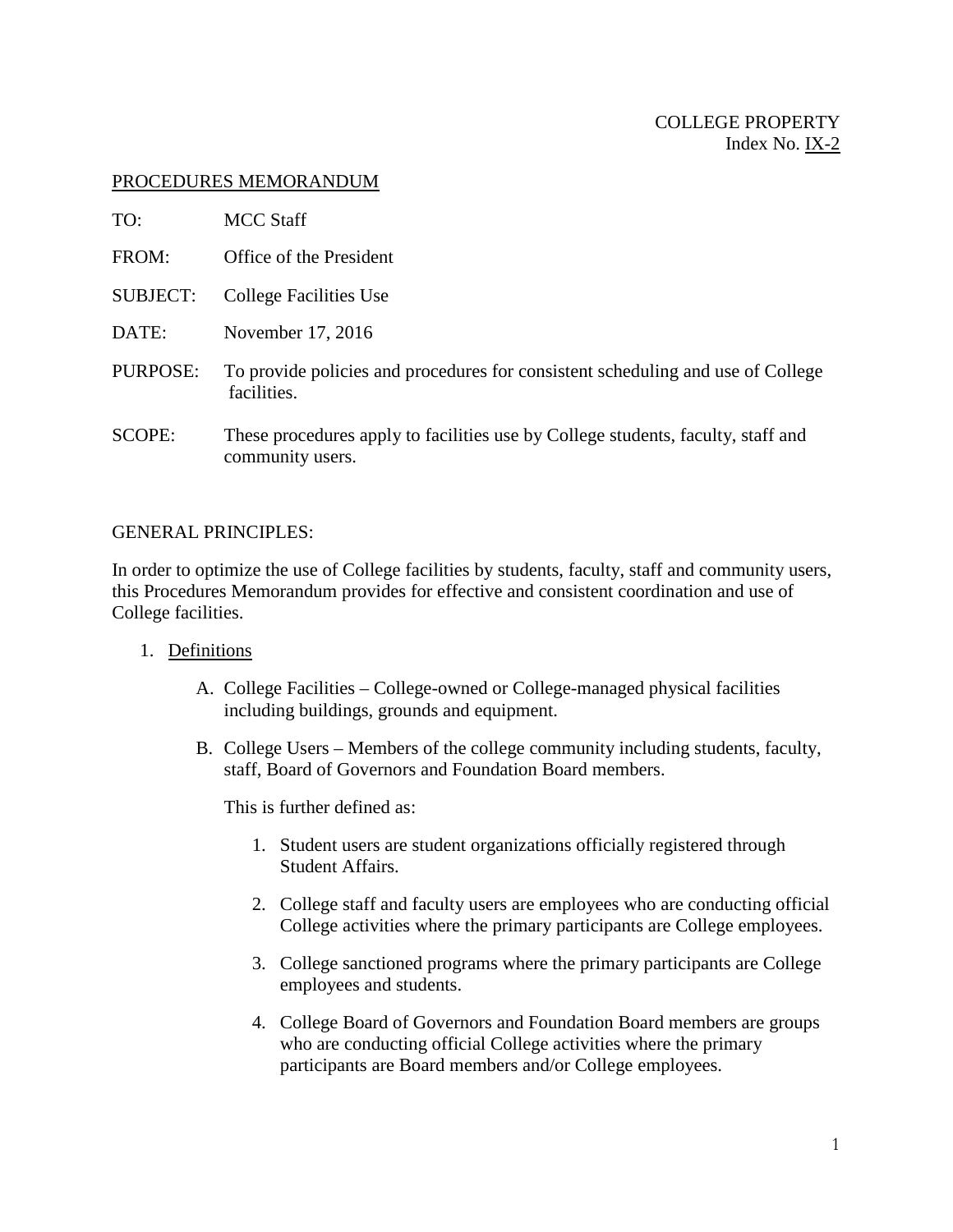C. Community Users – Groups or organizations where the primary participants are not students, faculty, staff, Board of Governors or Foundation Board members.

This is further defined as:

- 1. Student users in non-registered student organizations.
- 2. Professional groups or organizations where the primary participants are non-college employees.
- 3. Profit or non-profit organizations.
- 4. Use of College facilities is not allowed for personal or private use by individuals or groups or for commercial use.
- D. Responsible Administrator The Responsible Administrator for College Facility Use is the College Business Officer (or his or her designee). In accordance with Board Policy and PM IX-2, campus deans and directors have primary responsibility for scheduling of respective campuses and sites for College Users; the Events Services department has primary responsibility for scheduling of Community Users at all college campuses and sites.
- E. Facilities User Group Group consisting of representatives from event services, business office, the institute for the culinary arts, facilities management, public safety, administrative services, college business officer areas and others as appropriate.
- F. Open Use Facilities Classrooms and labs are generally designated for educational use only.
- 2. Priority Use of Facilities
	- A. Priority Use Guidelines
		- 1. The College makes facilities available to responsible groups and organizations using the Priority Use Guidelines established and whenever, in the judgment of the Facilities User Group and/or the Responsible Administrator, such use will not interfere with the academic mission of the College or provide undue risk to students, employees, the community or to College property.
		- 2. The College reserves the right to substitute reserved facilities and/or cancel reservations at its discretion based upon Priority Use Guidelines for designated facilities.
	- B. Priority Use Guidelines for College Facilities
		- 1. First priority Credit and non-credit educational programs of the College.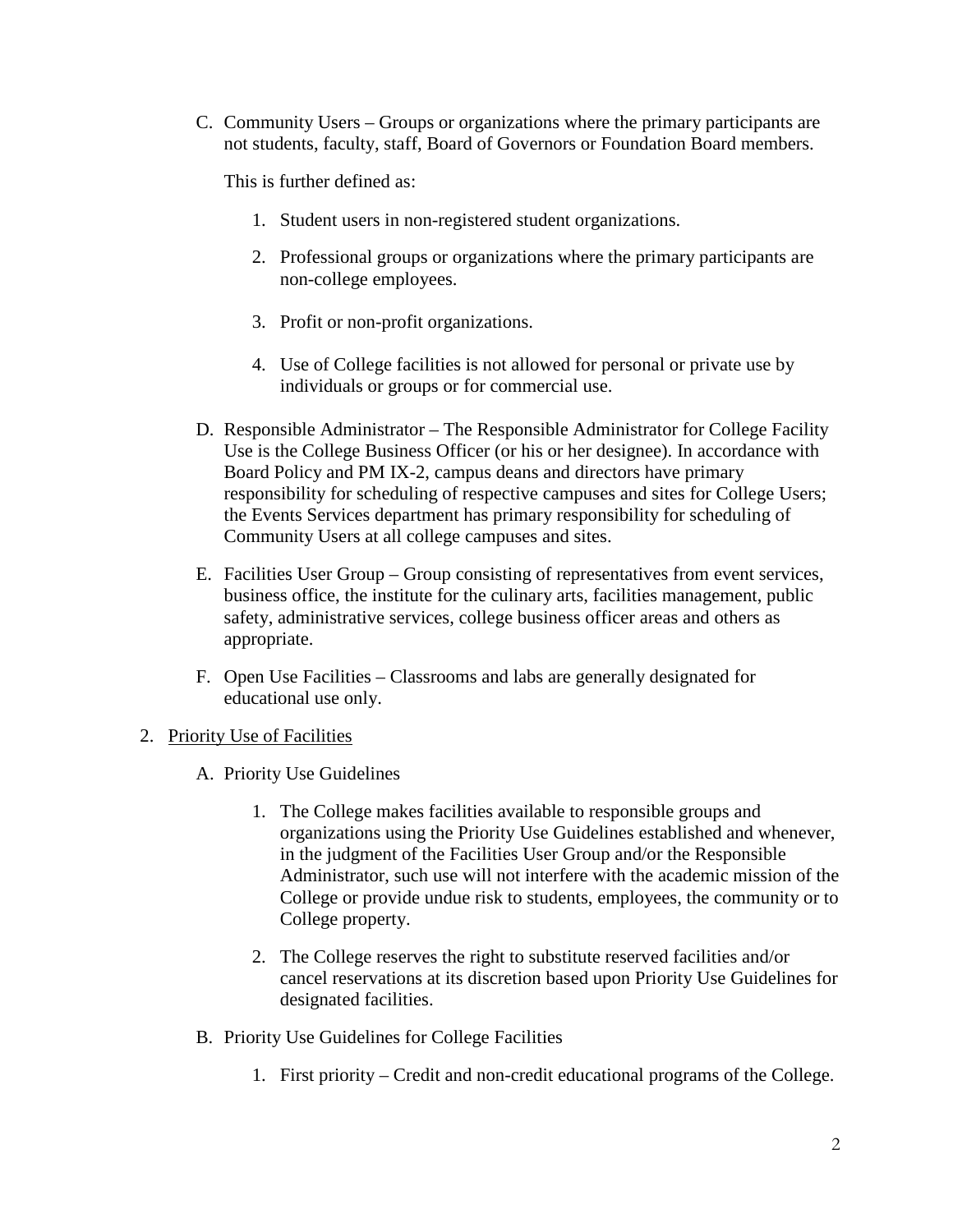- 2. Second priority Meetings and events where the primary participants are College Users.
- 3. Third priority Meetings and events of Community Users that are or external groups and organizations.
- C. Priority Use Guidelines for the Swanson Conference Center
	- 1. First priority Meetings and events of Community Users or external groups and organizations.
	- 2. Second priority Meetings and events where the primary participants are College Users.
	- 3. Third priority Credit and non-credit educational programs of the College.
- D. Priority Use Guidelines for MCC Express Centers
	- 1. First priority Meetings and events where the primary participants are College Users.
	- 2. Second priority Community non-profit organizations.

### 3. Requests from College Users for Facilities Use

A. General

This section applies to the use of College facilities by College Users. All reservations of facilities and support services for College Users are completed through the use of the College's online scheduling system, Resource Request.

- B. Small Campus Events and Meetings
	- 1. Small campus events and meetings are generally those requiring only a room reservation with minimal room setup.
	- 2. Conference rooms are available at all College locations for small campus events and meetings.
	- 3. There is generally no fee for facilities use or support services for small campus events and meetings although fees may be assessed to accommodate extraordinary requests.
- C. Campus Events or College-Wide Events
	- 1. Campus events or college-wide events generally require coordination with many departments and are larger in scale. College Users planning a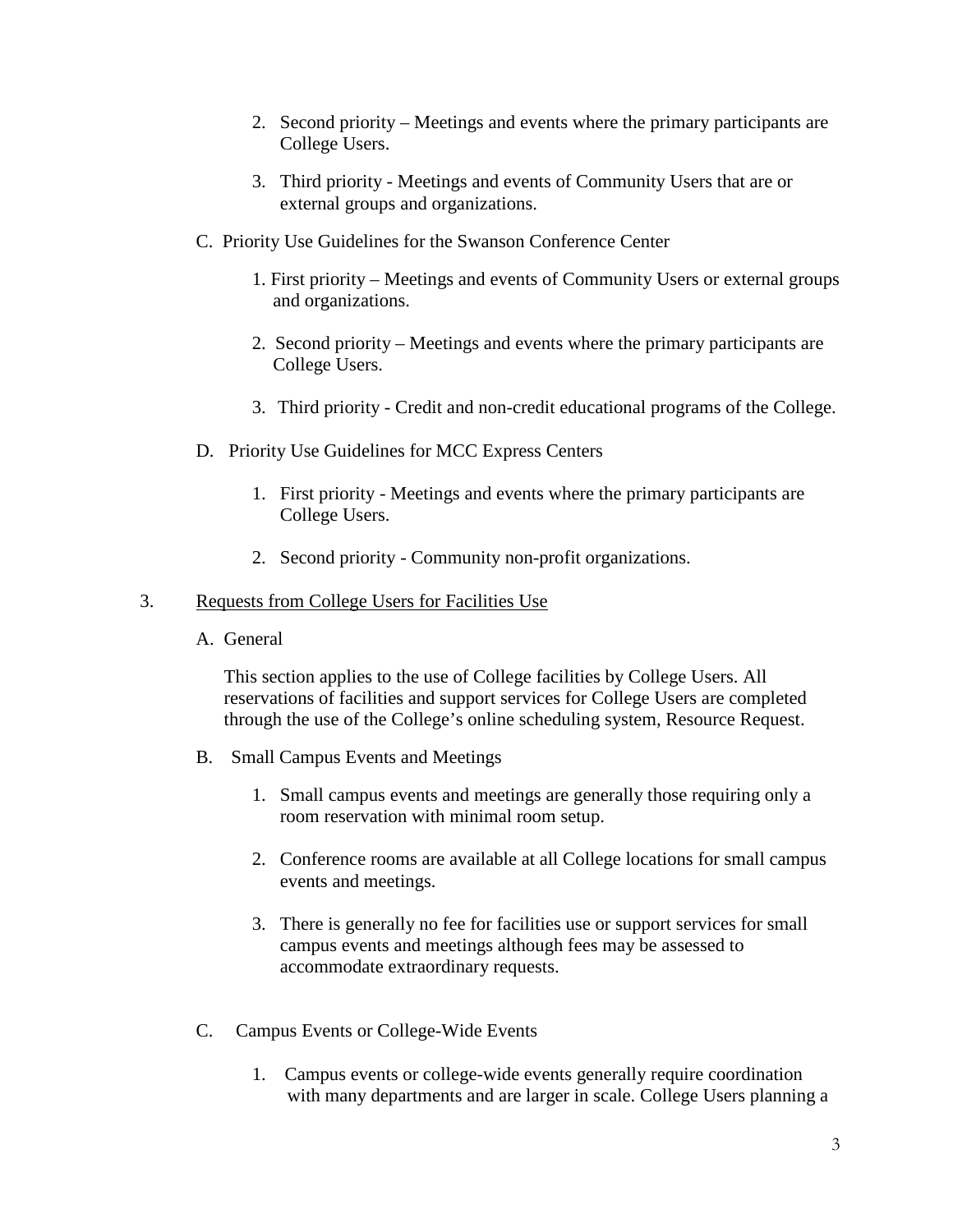campus event or college-wide event should contact the Event Services department for assistance in coordinating facilities and support services as needed.

- 2. Limited space is available for larger scale events and availability will be based upon established Priority Use Guidelines for the designated facility.
- 3. There is generally no fee for facilities use or support services for campus or college-wide events for College Users although fees may be assessed to accommodate extraordinary requests.
- D. College User Responsibilities
	- 1. Timely completion of facility and support services requests using Resource Request. Requests should be received no later than 14 days prior to an event.
	- 2. Late Changes, Late Reservations and Cancellations
		- a. Late facility use requests made the same day or after noon the previous working day of a campus event or college-wide event may be accommodated if space and resources are available. The late facility use request cannot infringe upon the preparation of later functions scheduled in the facility. If accommodated, the facility must be accepted to use "as is" with no special setup.
		- b. Cancellation of campus events or college-wide events less than 24 hours in advance or failure to cancel a reservation may prevent the user from future use. Cancellations can be made via email.

### 4. Requests from Community Users to Use College Facilities

A. General

This section applies to the use of College facilities and support services by Community Users.

- 1. Requests for facility use at all campuses and sites by Community Users must be made through the Event Services department.
- 2. All requests from Community Users are reviewed and approved by the Facilities User Group as needed and designated Responsible Administrator. MCC Board Policies, PM IX-2 and Priority Use Guidelines for designated facilities will be used to determine facility use.
- 3. Fees and expense charges for facility use will apply to all approved uses by Community Users. Fees also may be assessed for extraordinary or unscheduled expenses as determined by the Responsible Administrator.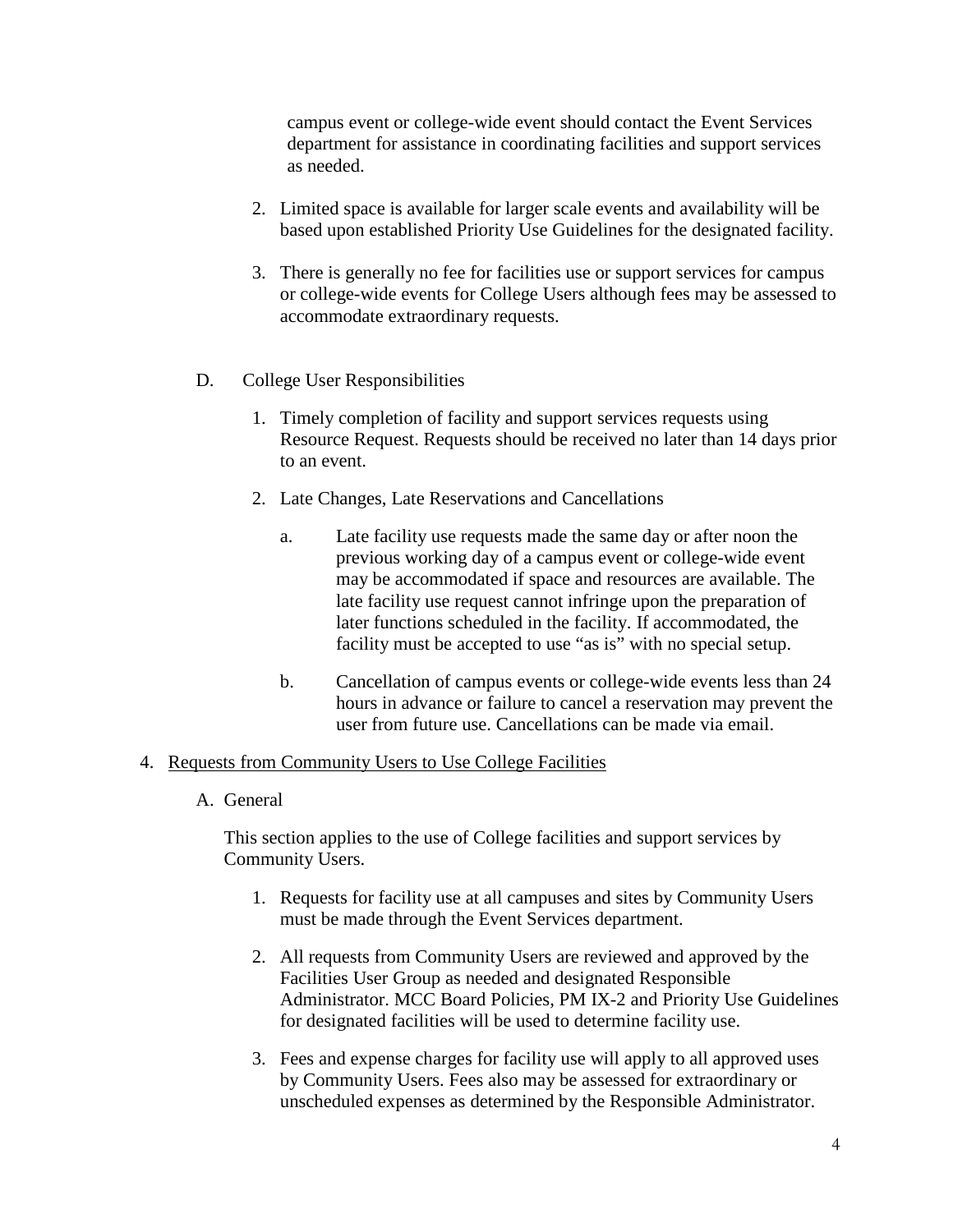- 4. The Board of Governors will receive a Facility Use Report as a standing report at monthly Board of Governors meetings.
- B. Community User Application Process and Timelines

Applications to use College facilities by Community Users groups shall be processed through the Event Services department with input from the Facilities User Group as needed and with final approval by the designated Responsible Administrator.

The Community User Application Process is as follows:

- 1. The Community User contacts the Events Services department. Requests from Community Users must be received 30 days prior to facility use. Requests made less then 30 days in advance of activity are subject to refusal.
- 2. The Events Services department gathers initial information from the Community User regarding capacity and availability and provides the Community User a copy of the Community User Application Packet.
- 3. Decisions on space availability and use will be made according to established Priority Use Guidelines for the designated facility.
- 4. The Community User submits request by completing:
	- a. The Community User Application form
	- b. Hold Harmless Agreement
- 5. Submitted requests are forwarded to the Facilities User Group as needed and Responsible Administrator for approval.
- 6. Event Services contacts the Community User requestor to let them know of initial facility use approval.
- 7. With initial approval, the Community User then must provide within two weeks of the scheduled use:
	- a. A Certificate of Liability Insurance with Metropolitan Community College as an additional named insured in the coverage amount of \$1,000,000 minimum, for the duration of the approved Community User activity. If the Community User does not have liability insurance coverage, the College will direct them to an insurance carrier who can provide coverage for their specific event.
	- b. A signed written Facility Use Agreement outlining agreed upon fees for facilities, equipment and services including deposit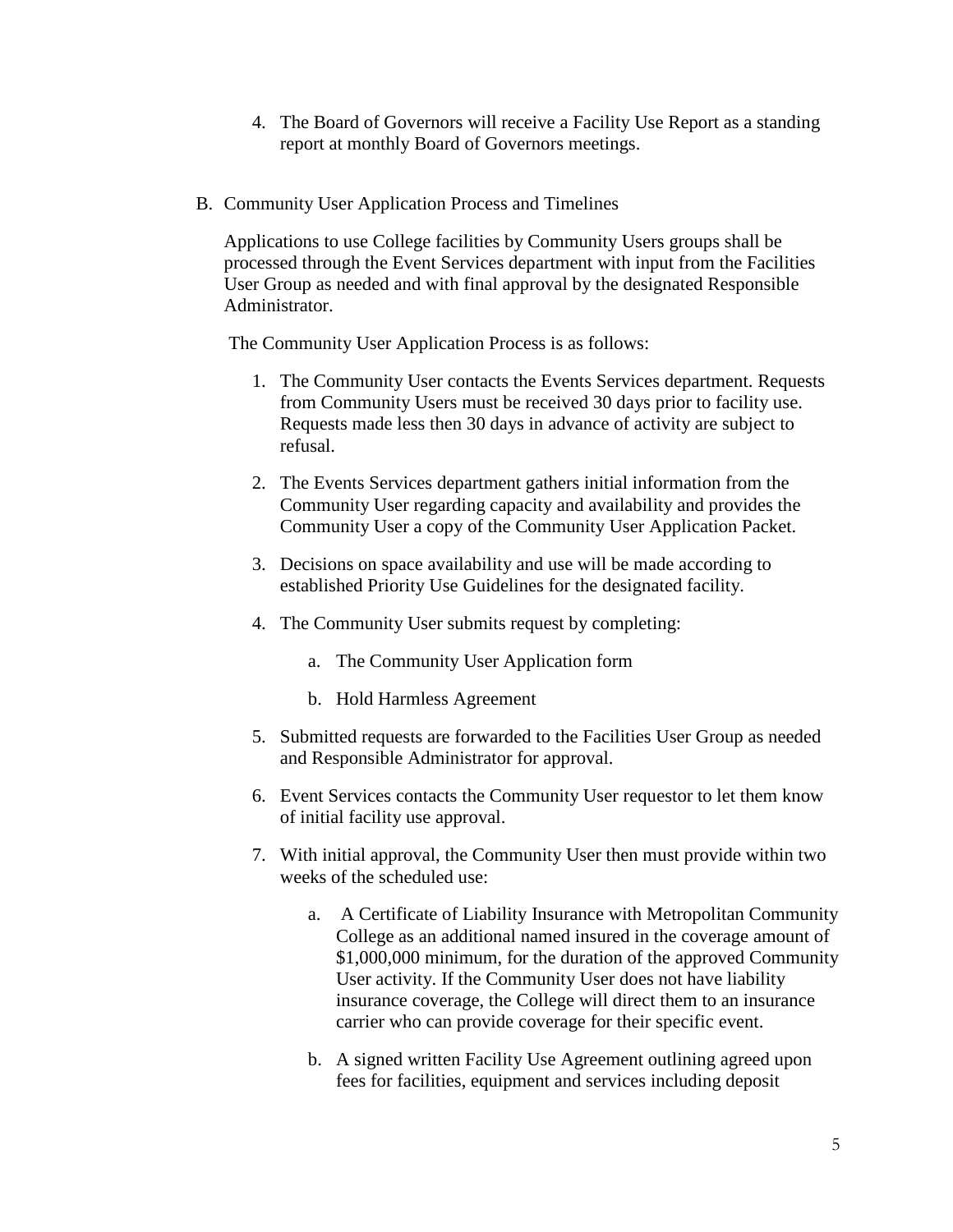requirements, cancellation policy and an outline of specific duties and responsibilities of each party.

- 8. Community User applicants receive final approval for facilities use if, to the reasonable satisfaction of the approving Responsible Administrator, and via the application and Facility Use Agreement and any supporting or related documents, all applicable requirements for facilities use have been met, and:
	- a. The applicant has taken reasonable steps to ensure, without cost to the College, that no person is likely to receive personal injury and that no College property is likely to be damaged or destroyed as a result of using College facilities for the program or event referred to in the application. Additional security may be required by the Responsible Administrator. All security arrangements will be made through the College's Public Safety office. All additional security costs will be borne by the applicant.
	- b. The applicant has taken reasonable steps to ensure, without cost to the College, that upon completion of the program or event for which use of the College facility is requested, the facility and any College property affected will be restored to the same condition as when received by the applicant, including but not limited to, cleanup. Normal clean-up shall be completed within two (2) hours of the conclusion of the event.
	- c. The program or event proposed by the applicant for whom the College facility is requested will not unduly tax usage of such facility or other College property. Such program or event and use of such College facility or other College property will not unduly interfere, restrict or otherwise hinder the normal and orderly operation and conduct of the educational programs of the College or the responsibilities of College personnel.
	- d. The applicant shall be responsible for any damage sustained to College property.
	- e. Alcohol used on College property must be in compliance with Board Policy 90209 and Procedures Memorandum X-17.
	- f. The applicant will ensure that participants will not possess weapons. Weapons are not permitted on College property except under control of law enforcement officials.
	- g. The applicant has agreed to indemnify and hold the College harmless from any and all loss, liability, expense, claim or demand which may arise respecting any injury to any person, and respecting any theft, loss, damage or destruction of or to any real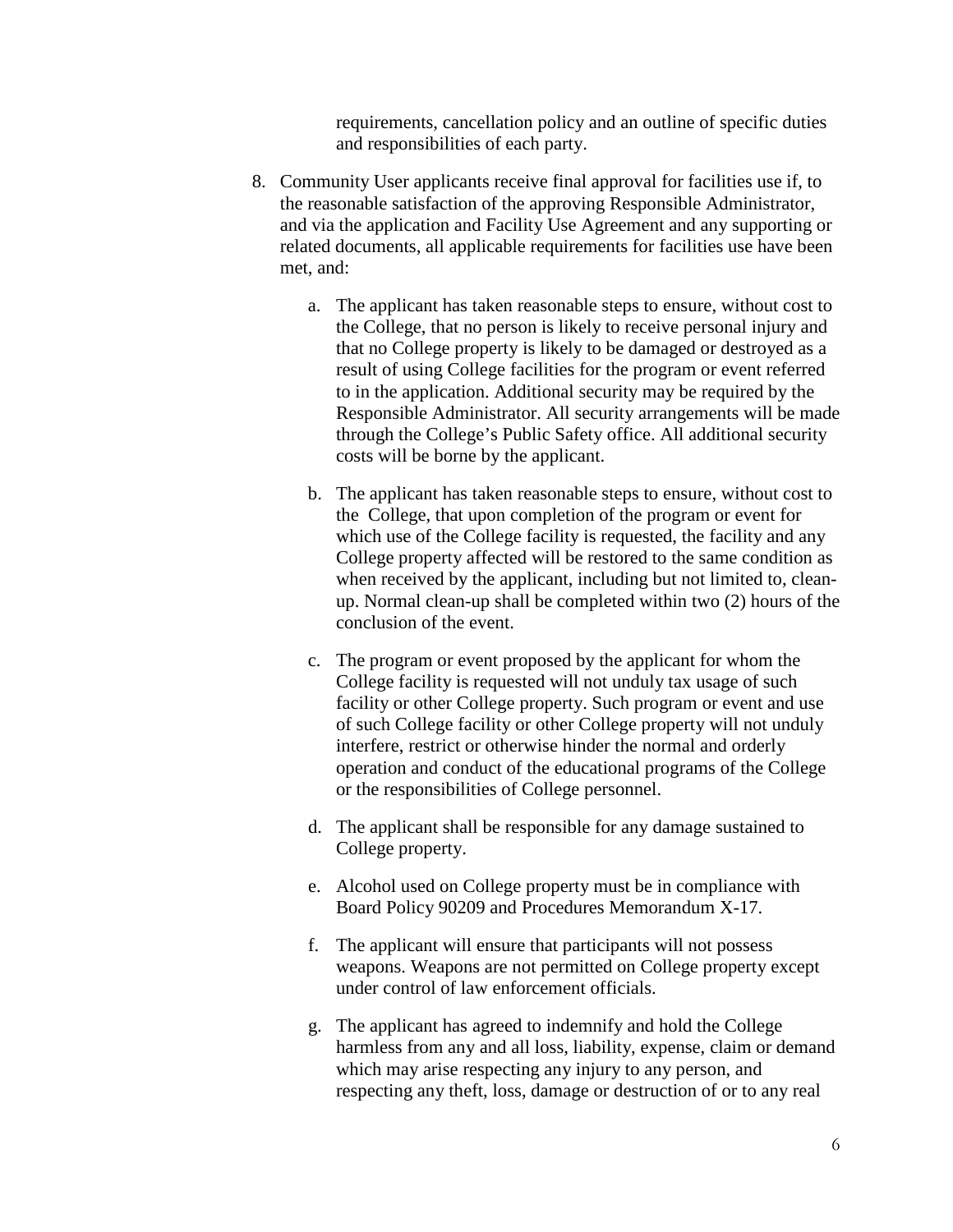or personal property, during or as a result of the use of any College facility or College property.

- h. The applicant has met and satisfied any other conditions deemed necessary and established by the Responsible Administrator.
- 9. Late Changes and Cancellations
	- a. Major changes made to large setups once setup has occurred will be subject to additional set up charges.
	- b. Cancellation by Community Users less than 24 hours in advance or failure to cancel a reservation will result in a cancellation fee.

### 5. Use of College Equipment

College equipment is restricted to professional use and approved facility use for on-campus activities. College equipment is not available for off-campus use.

## 6. Publicity

Public information distributed by Community Users utilizing College facilities shall not indicate that the event is a College-sponsored activity. The Community User must provide a copy of promotional materials to the Event Services office prior to distribution of an event held in a college facility.

### 7. Requests for Use of College Guest Housing

# A. General

- 1. This section applies to the use of guest housing located on the Fort Omaha campus. Eligibility for use of guest housing is limited to short-term guests who are engaged in College-related business and is subject to availability.
- 2. Guest housing is not available for College meetings or activities.
- 3. No personal use of guest housing is allowed.
- 4. No long-term use of guest housing is available.
- B. Priority Use of Guest Housing

Requests are approved on a "first come, first served" basis. When conflicts arise, consideration will be given to maximizing the use of the guest house space, i.e., number of days required and number of guests.

- C. Application Process
	- 1. Guest housing is reserved by submitting an online Guest House Reservation Form found on the College's website.